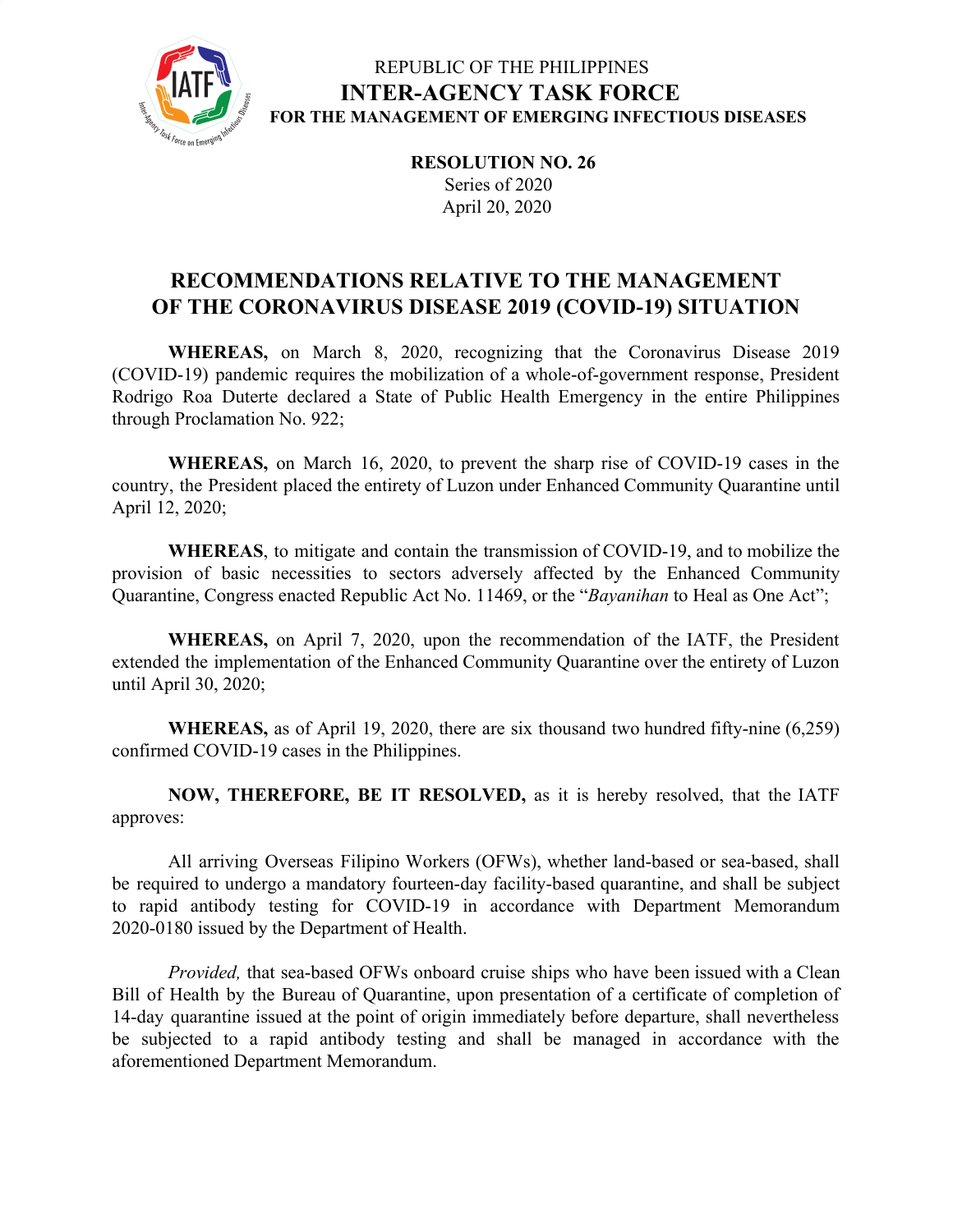

 **RESOLUTION NO. 26** Series of 2020 April 20, 2020

**APPROVED** during the 26th Inter-Agency Task Force Meeting, as reflected in the minutes of the meeting, held this 20th of April, 2020 *via* video conference.

**FRANCISCO T. DUQUE III KARLO ALEXEI B. NOGRALES**<br>Secretary, Department of Health Cabinet Secretary, Office of the Cabinet Secretary In Secretary, Department of Health Cabinet Secretary, Office of the Cabinet Secretary<br>IATF Co-Chairperson IATF Co-Chairperson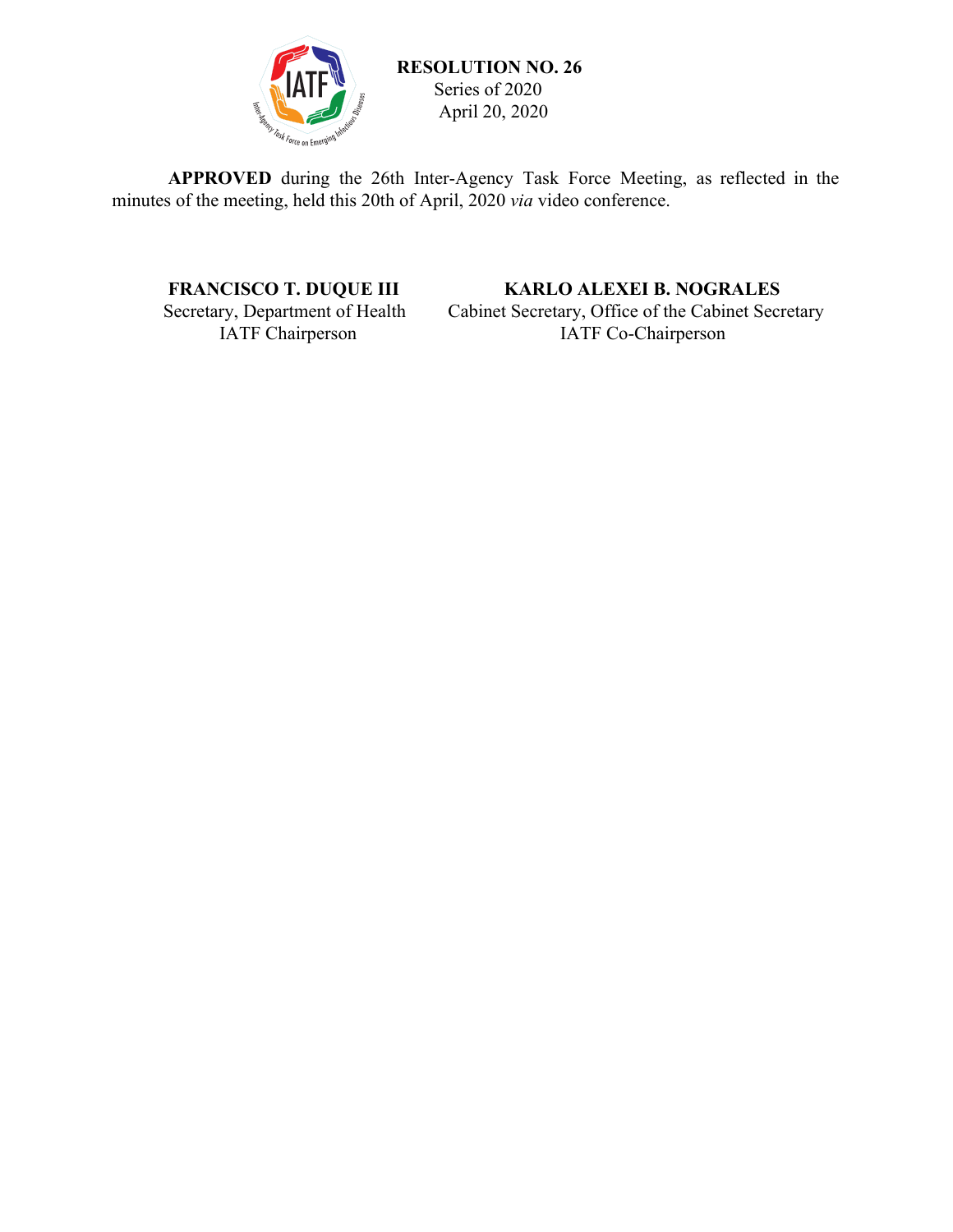

 **RESOLUTION NO. 26** Series of 2020 April 20, 2020

REPUBLIC OF THE PHILIPPINES) City of Manila ) S.S

### **SECRETARY'S CERTIFICATE**

I, **KENNETH G. RONQUILLO, MD, MPHM**, of legal age, Filipino, with office address at San Lazaro Compound, Tayuman, Sta. Cruz, Manila, after having been sworn in accordance with law, hereby depose and say as follows:

- 1) That I am the duly appointed Head Secretariat of the Inter-Agency Task Force for the Management of Emerging Infectious Diseases in the Philippines hereinafter referred to as the "IATF", an entity duly organized and existing and by virtue of the laws of the Republic of the Philippines, with principal office and place of business at San Lazaro Compound, Tayuman, Sta. Cruz, Manila**;**
- 2) That I am the custodian of the books and records of the IATF, including the Minutes and Resolutions;
- 3) That at the Regular Meeting of the IATF held on 20 April 2020, during which a quorum was present and acted throughout, the following resolution was unanimously approved:

#### **IATF Resolution No. 26**

- 4) That the foregoing resolution has not been altered, modified, nor revoked; and that the same is now in full force and in effect; and
- 5) That I am executing this Certificate for whatever legitimate purpose it may serve.

IN WITNESS WHEREOF, I have hereunto affixed my signature this  $20<sup>th</sup>$  day of April 2020 at San Lazaro Compound, Tayuman, Sta. Cruz, Manila.

#### **KENNETH G. RONQUILLO, MD, MPHM** IATF HEAD SECRETARIAT